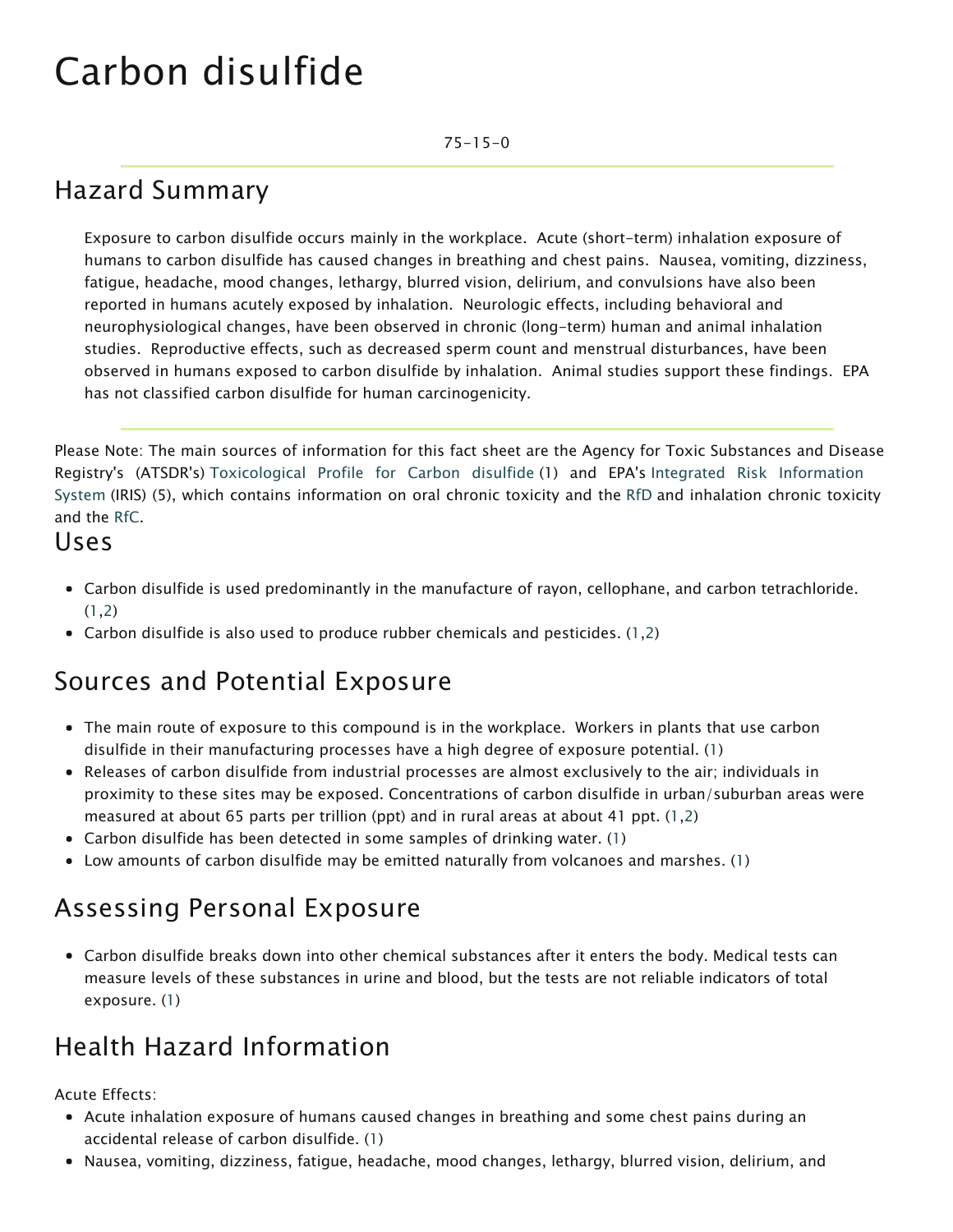convulsions have also been reported in humans acutely exposed by inhalation. (3)

- Brain chemistry changes and sensory and motor nerve conduction alterations were observed in rats acutely exposed to carbon disulfide by inhalation. (1)
- Animal studies show transitory effects associated with the target organ toxicity (central nervous system (CNS), blood, liver, eyes) seen from chronic exposure. (1)
- Tests involving acute exposure of rats, mice, and rabbits have shown carbon disulfide to have [low](https://www.epa.gov/haps/about-health-effects-fact-sheets) acute toxicity from inhalation and [moderate](https://www.epa.gov/haps/about-health-effects-fact-sheets) acute toxicity by ingestion. (4)

Chronic Effects (Noncancer):

- Neurotoxic effects have been observed in chronic human and animal inhalation studies. Behavioral and neurophysiological changes, reduced nerve conduction velocity, peripheral neuropathy, and polyneuropathy have been observed in chronically exposed workers. (1,2,5)
- An increased incidence of coronary heart disease has been observed in an epidemiological study of workers who chronically inhaled carbon disulfide in the workplace. Concomitant exposure to other chemicals and a failure to control for other coronary heart disease risk factors have been noted with this study. An increased incidence of angina has been reported in another occupational study. (1,2)
- Muscle pain, headaches, and general fatigue have been reported by workers chronically exposed to carbon disulfide in the air. (1,3)
- Ocular effects have been observed in chronically exposed workers. (1)
- Workers who handled fibers made from a polymer solution in carbon disulfide developed blisters and eczematous lesions on their hands. (1,3)
- Chronic inhalation exposure has been observed to affect the CNS, blood, liver, and kidneys in animals. (1)
- The Reference Concentration ([RfC](https://www.epa.gov/haps/health-effects-notebook-glossary)) for carbon disulfide is 0.7 milligrams per cubic meter (mg/m  $^3$ ) based on neurological effects in humans. The [RfC](https://www.epa.gov/haps/health-effects-notebook-glossary) is an estimate (with uncertainty spanning perhaps an order of magnitude) of a continuous inhalation exposure to the human population (including sensitive subgroups) that is likely to be without appreciable risk of deleterious noncancer effects during a lifetime. It is not a direct estimator of risk but rather a reference point to gauge the potential effects. At exposures increasingly greater than the [RfC,](https://www.epa.gov/haps/health-effects-notebook-glossary) the potential for adverse health effects increases. Lifetime exposure above the [RfC](https://www.epa.gov/haps/health-effects-notebook-glossary) does not imply that an adverse health effect would necessarily occur. (5)
- EPA has medium confidence in the study on which the [RfC](https://www.epa.gov/haps/health-effects-notebook-glossary) was based because it is well designed and conducted, uses adequate numbers of subjects, and is well supported by other occupational studies examining the same effect; however, considerable uncertainty exists regarding the exposure histories of the cohorts examined; medium confidence in the database because a considerable number of wellconducted occupational studies have defined the effects of carbon disulfide in humans; however, a significant question remains regarding the possibility of developmental effects in humans; and consequently medium confidence in the [RfC.](https://www.epa.gov/haps/health-effects-notebook-glossary) (5)
- The Reference Dose [\(RfD\)](https://www.epa.gov/haps/health-effects-notebook-glossary) for carbon disulfide is 0.1 milligrams per kilogram body weight per day (mg/kg/d) based on fetal toxicity/malformations in rabbits. (5)
- EPA has medium confidence in the study on which the [RfD](https://www.epa.gov/haps/health-effects-notebook-glossary) was based because this study was a welldesigned multispecies study that provided adequate toxicologic endpoints; medium confidence in the database because it contains supportive reproductive and epidemiologic studies; and, consequently, medium confidence in the [RfD.](https://www.epa.gov/haps/health-effects-notebook-glossary) (5)

Reproductive/Developmental Effects:

- Reproductive effects, such as decreased sperm count and decreased libido in men and menstrual disturbances in women, have been reported from occupational settings involving inhalation exposure to carbon disulfide. (1-3)
- Developmental effects, including skeletal and visceral malformations, embryotoxicity, and functional and behavioral disturbances, have been observed in several animal studies across a wide exposure range. (2)
- Pharmacokinetic studies indicate that carbon disulfide and its metabolites cross the placenta and localize in the target organs of the fetus (brain, blood, liver, and eyes). (1)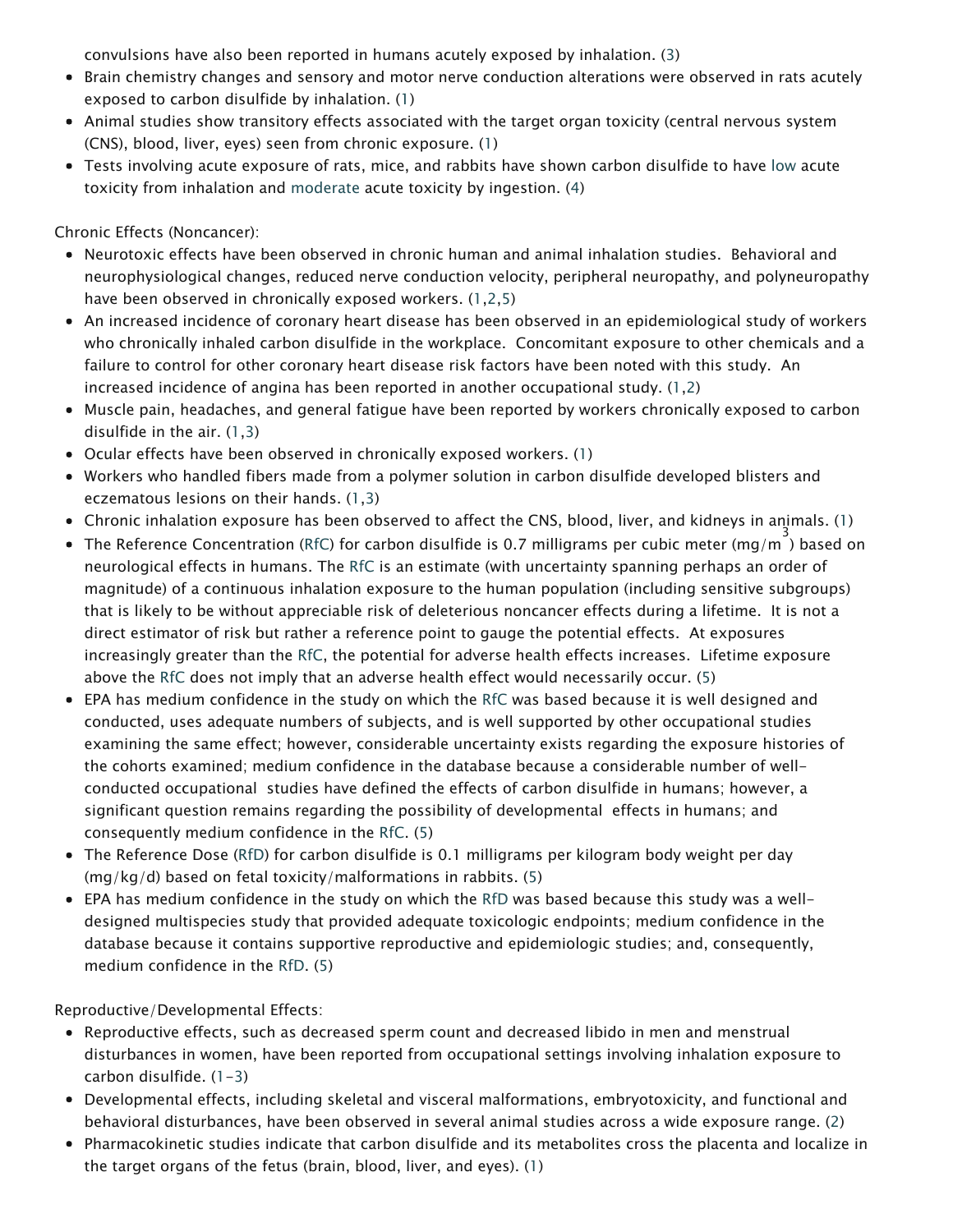Cancer Risk:

- In a study of workers exposed by inhalation to carbon disulfide and other solvents, an increased incidence of lymphatic leukemia was reported. However, there were many confounding factors in this study, making it difficult to interpret the results. (1,2)
- EPA has not classified carbon disulfide for human carcinogenicity. (5)

## Physical Properties

- The chemical formula for carbon disulfide is  $\textsf{CS}_\textsf{{\tiny A}}$ , and its molecular weight is 76.14 g/mol. (1,8)
- 2 Pure carbon disulfide occurs as a colorless liquid that is not very soluble in water; impure carbon disulfide is yellowish. Carbon disulfide evaporates rapidly at room temperature and is flammable. (1,8)
- Pure carbon disulfide has a sweet, pleasant, chloroform-like odor, with an odor threshold of 0.05 mg/m<sup>3</sup>. Commercial grades of carbon disulfide have a foul odor, smelling like rotten eggs. (1)
- The vapor pressure for carbon disulfide is 352.6 mm Hg at 25 °C, and its log octanol/water partition coefficient (log K ) is 1.84 to 2.16. (1)

To convert concentrations in air (at 25 °C) from ppm to mg/m  $\frac{3}{4}$  mg/m  $\frac{3}{4}$  (ppm)  $\times$  (molecular weight of the compound)/(24.45). For carbon disulfide: 1 ppm = 3.1 mg/m<sup>3</sup>. To convert concentrations in air from  $\mu$ g/m<sup>3</sup> to  $mg/m : mg/m = (\mu g/m) \times (1 mg/1,000 \mu g).$ 

Health Data from Inhalation Exposure



#### **Carbon Disulfide**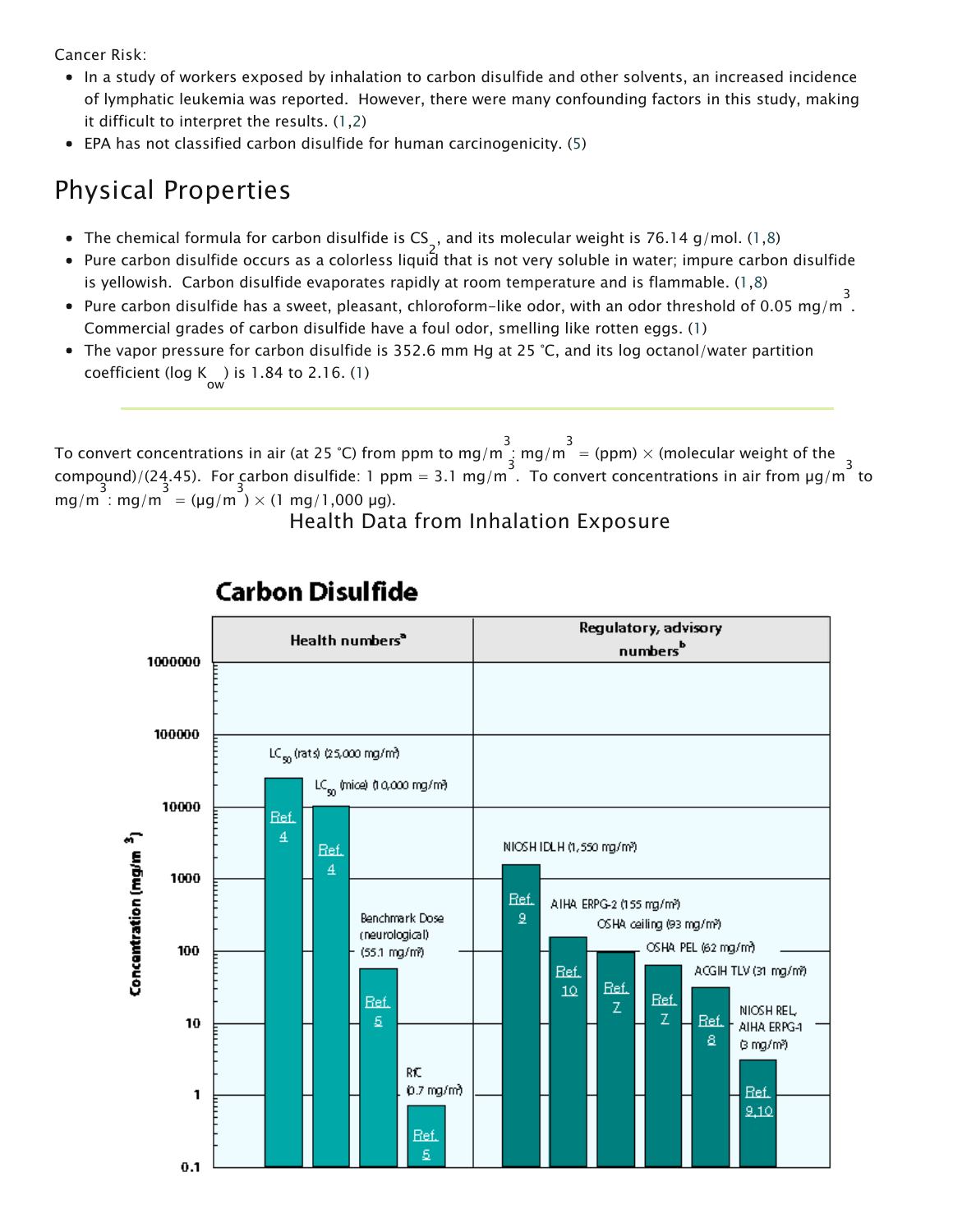ACGIH TLV --American Conference of Governmental and Industrial Hygienists' threshold limit value expressed as a time-weighted average; the concentration of a substance to which most workers can be exposed without adverse effects.

AIHA ERPG --American Industrial Hygiene Association's emergency response planning guidelines. ERPG 1 is the maximum airborne concentration below which it is believed nearly all individuals could be exposed upo one hour without experiencing other than mild transient adverse health effects or perceiving a clearly defined objectionable odor; ERPG 2 is the maximum airborne concentration below which it is believed nearly all individuals could be exposed up to one hour without experiencing or developing irreversible or other serious health effects that could impair their abilities to take protective action.

LC<sub>co</sub> (Lethal Concentration <sub>co</sub>)--A calculated concentration of a chemical in air to which exposure for a 50 50 specific length of time is expected to cause death in 50% of a defined experimental animal population. NIOSH IDLH -- National Institute of Occupational Safety and Health's immediately dangerous to life or health concentration; NIOSH recommended exposure limit to ensure that a worker can escape from an exposure condition that is likely to cause death or immediate or delayed permanent adverse health effects or prevent escape from the environment.

NIOSH REL --NIOSH's recommended exposure limit; NIOSH-recommended exposure limit for an 8- or 10-h time-weighted-average exposure and/or ceiling.

OSHA PEL--Occupational Safety and Health Administration's permissible exposure limit expressed as a time-weighted average; the concentration of a substance to which most workers can be exposed without adverse effect averaged over a normal 8-h workday or a 40-h workweek.

OSHA PEL ceiling --Occupational Safety and Health Administration's permissible exposure limit ceiling value; the concentration of a substance that should not be exceeded at any time.

The health and regulatory values cited in this factsheet were obtained in December 1999.

a<br>Health numbers are toxicological numbers from animal testing or risk assessment values developed by " EPA.

b Regulatory numbers are values that have been incorporated in Government regulations, while advisory numbers are nonregulatory values provided by the Government or other groups as advice. OSHA numbers are regulatory, whereas NIOSH, ACGIH, and AIHA numbers are advisory.

c This benchmark dose is from the critical study used as the basis for the RfC.

Summary created in April 1992, updated in January 2000.

#### References

- 1. Agency for Toxic Substances and Disease Registry (ATSDR). Toxicological Profile for Carbon disulfide(Update). Public Health Service, U.S. Department of Health and Human Services, Atlanta. 1996.
- 2. [U.S. Environmental Protection Agency. Health and Environmental Effects Profile for Carbon](http://toxnet.nlm.nih.gov/) disulfide. EPA/600/x-86/155. Environmental Criteria and Assessment Office, Office of Health and Environmental Assessment, Office of Research and Development, Cincinnati, OH. 1986.
- 3. U.S. Department of Health and Human Services. Hazardous Substances Data Bank (HSDB, online database). National Toxicology Information Program, National Library of Medicine, Bethesda, MD. 1993.
- 4. U.S. Department of Health and Human Services. Registry of Toxic Effects of Chemical Substances (RTECS, online database). National Toxicology Information Program, National Library of Medicine, Bethesda, MD. 1993.
- 5.U[.S. Environmental Protection Agency. Integrated Risk Information System \(IRIS\) on Carbon](https://www.epa.gov/iris/subst/0217.htm) disulfide. National Center for Environmental Assessment, Office of Research and Development, Washington, DC. 1999.
- 6. The Merck Index. An Encyclopedia of Chemicals, Drugs, and Biologicals. 11th ed. Ed. S. Budavari. Merck and Co. Inc., Rahway, NJ. 1989.
- 7. Occupational Safety and Health Administration (OSHA). Occupational Safety and Health Standards,